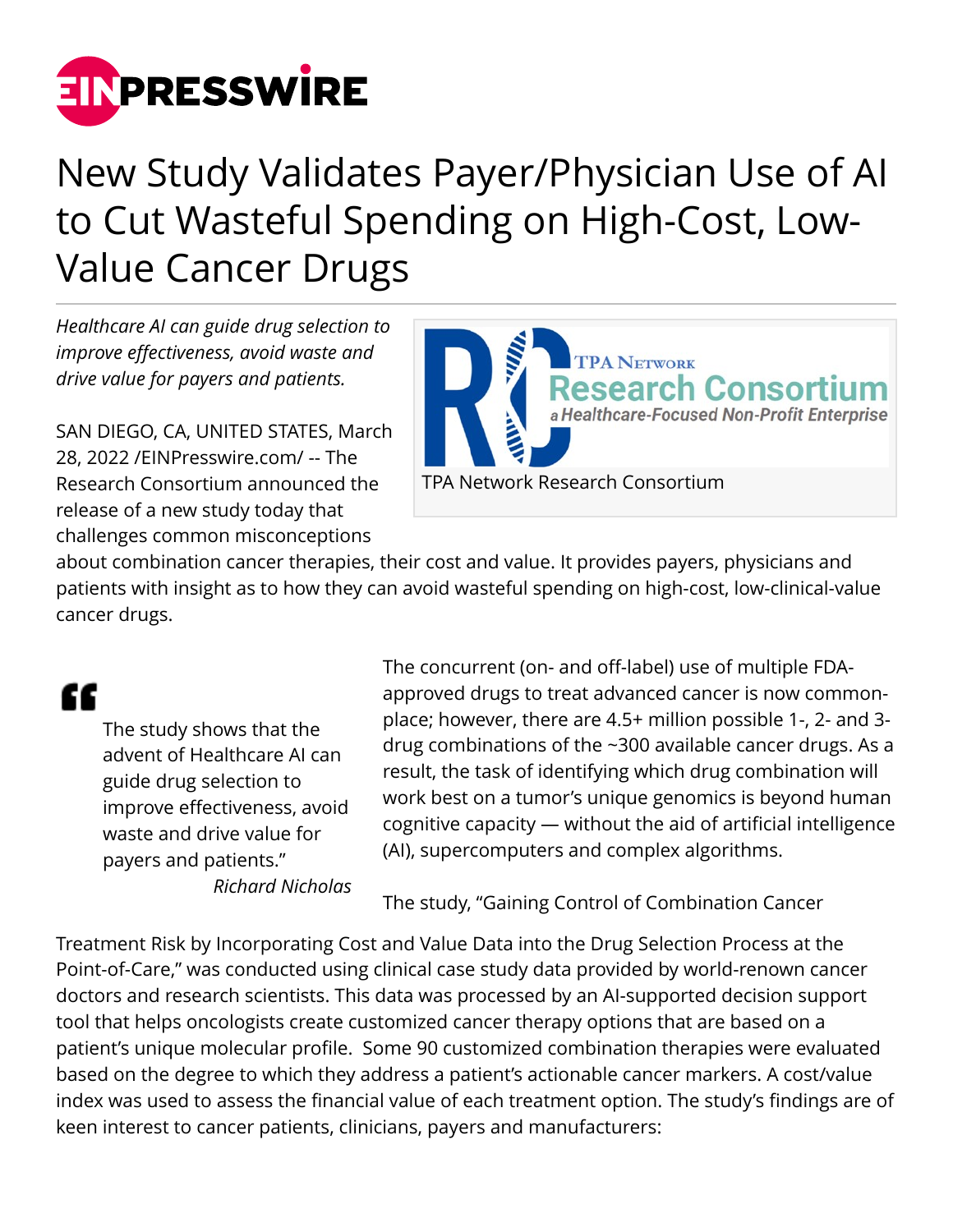•It is intuitive to believe that the cost of a treatment which involves the use of multiple high-cost drugs would be far more than a regimen that involves only one expensive drug. Interestingly, this study found that multi-drug therapies were often far less costly than commonly prescribed monotherapies. While instructive, this is also lamentable, as it is likely that the mistaken presumption that combination therapies would be excessively expensive could have dissuaded some from pursuing a multi-drug option that may have been effective.

• Some 70% of the therapies that were most often determined to be a best value were 3-drug combinations. In many cases, they were not only the best value but also among the least costly of the top-ranked treatments.

• The study showed how having comparative treatment cost/value data at the point of care helps clinicians and payers identify safe, high-value therapy options and avoid selecting toxic or high-cost, low clinical value drugs.

According to Richard Nicholas, the study's author:

"Few doctors are aware of the cost of the drugs they prescribe; others have misconceptions about them. This often results in high-cost, low-value treatment. Our study shows why there is no reason to continue the practice of uninformed, high-stakes oncology prescribing with the advent of Healthcare AI that can guide drug selection to improve effectiveness, avoid waste and drive value for payers and patients. It has broad implications for the concept of "medical necessity" and the practice of medical care management."

The concise, plain language study contains several illustrations and case examples. It is archived and indexed on and may be download at [medRxiv.](https://www.medrxiv.org/content/10.1101/2022.02.13.22270914v2)

You can also access it at the [TPA Network Research Consortium](http://www.researchconsortium.org/files/gaining-control-of-combination-cancer-treatment-risk-by-incorporating-cost-and-value-data-into-the-drug-selection-process-at-the-point-of-care-march-2022.pdf).

For more information about its methodology, the data used or enabling technology, contact Mr. Nicholas directly.

## About TPA Network Research Consortium

Led by Richard L. Nicholas, a healthcare industry veteran, the TPA Network Research Consortium is a healthcare-focused non-profit enterprise, to help payers evaluate new medical technologies and healthcare innovations. Mr. Nicholas has testified as an expert at hearings before the US Congress, is the author of a book on healthcare cost containment, and he has produced and published many papers and related studies. He recently served on the CDC/ASTM International Committee that created the new Barrier Face Covering standard that has been adopted by organizations including the FDA, NIOSH, and others. Mr. Nicholas earned a BA degree with distinction from Boston College and an MBA from the Duke University Graduate School of Business. Visit [www.ResearchConsortium.org](http://www.ResearchConsortium.org)